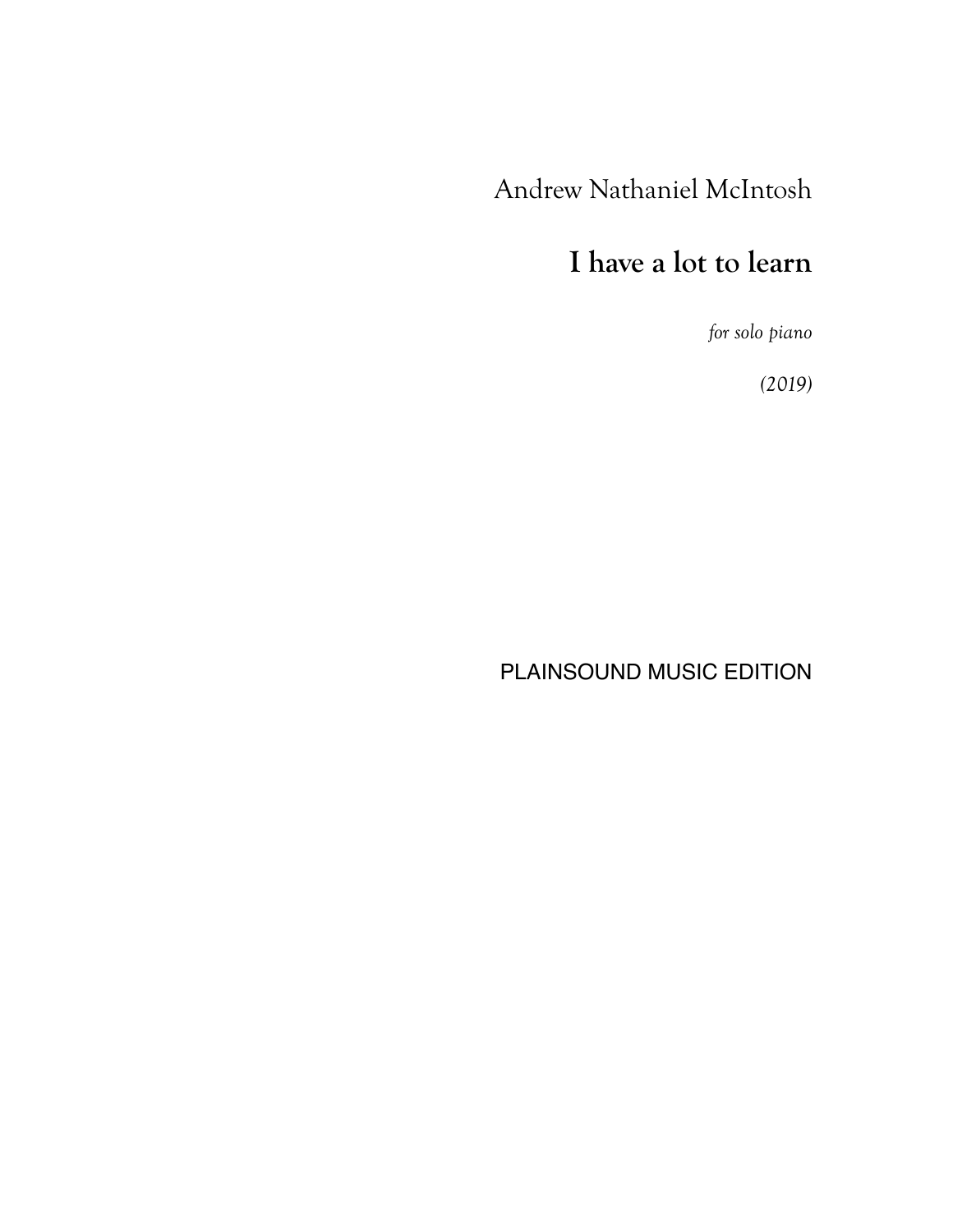## *Performance notes:*

*I have a lot to learn* is written in proportional notation. Each system represents approximately 30 seconds of music. The rhythm should be extremely slow and organic, allowing for the placement and dynamic of events to be informed by listening to the resonance of the piano. The notation is only a loose guide for rhythm and dynamic. Each performance can be slightly different.

The final chord has two options. The performer is encouraged not to make up their mind which one they will play until the moment arrives and a choice must be made.

All harmonics are at the 11th partial, which can be found just a centimeter or two beyond the dampers on many grand pianos.

Duration: apr. 4 minutes

*for Richard Valitutto*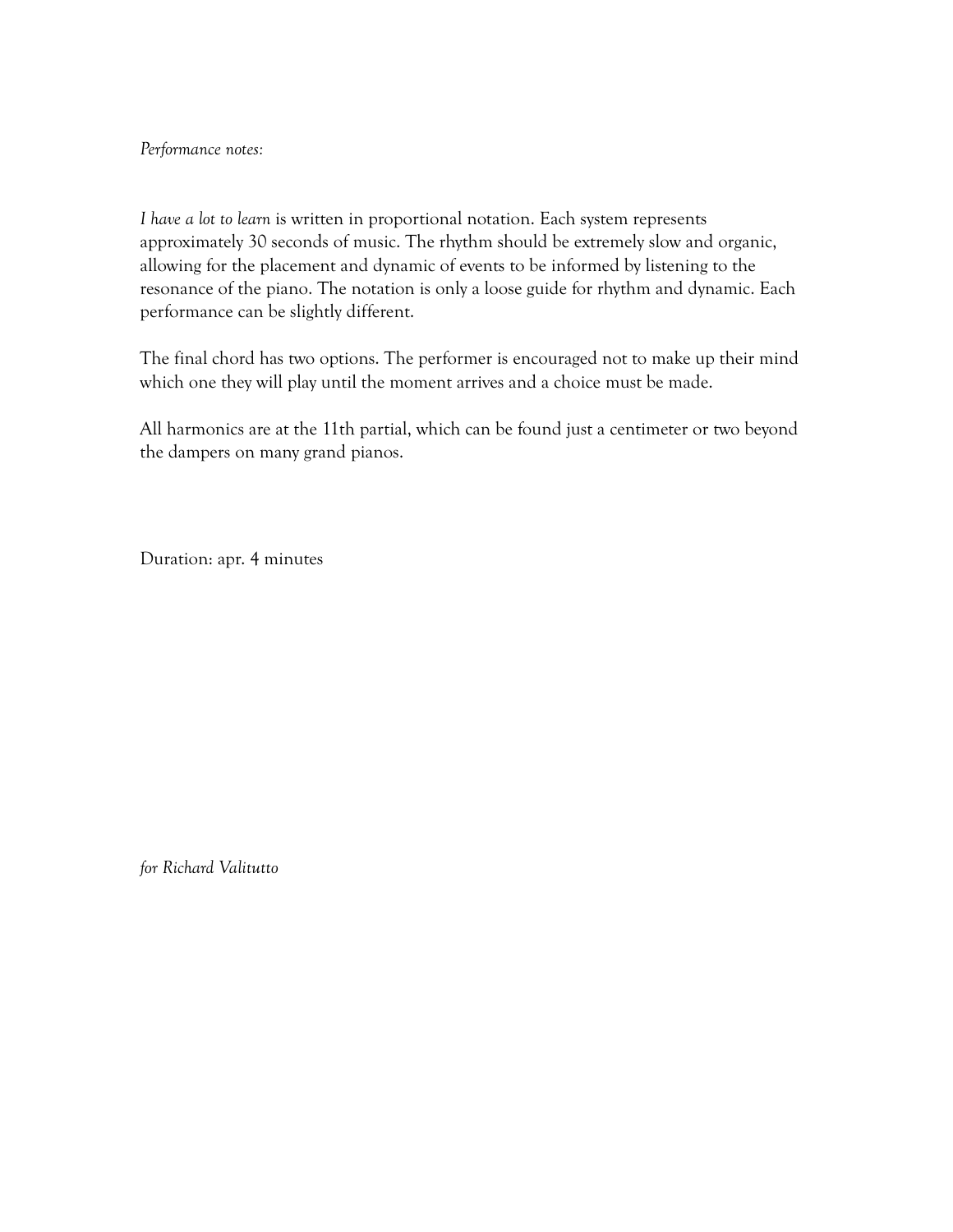## for Richard Valitutto I have a lot to learn



Copyright © 2019 A. N. McIntosh